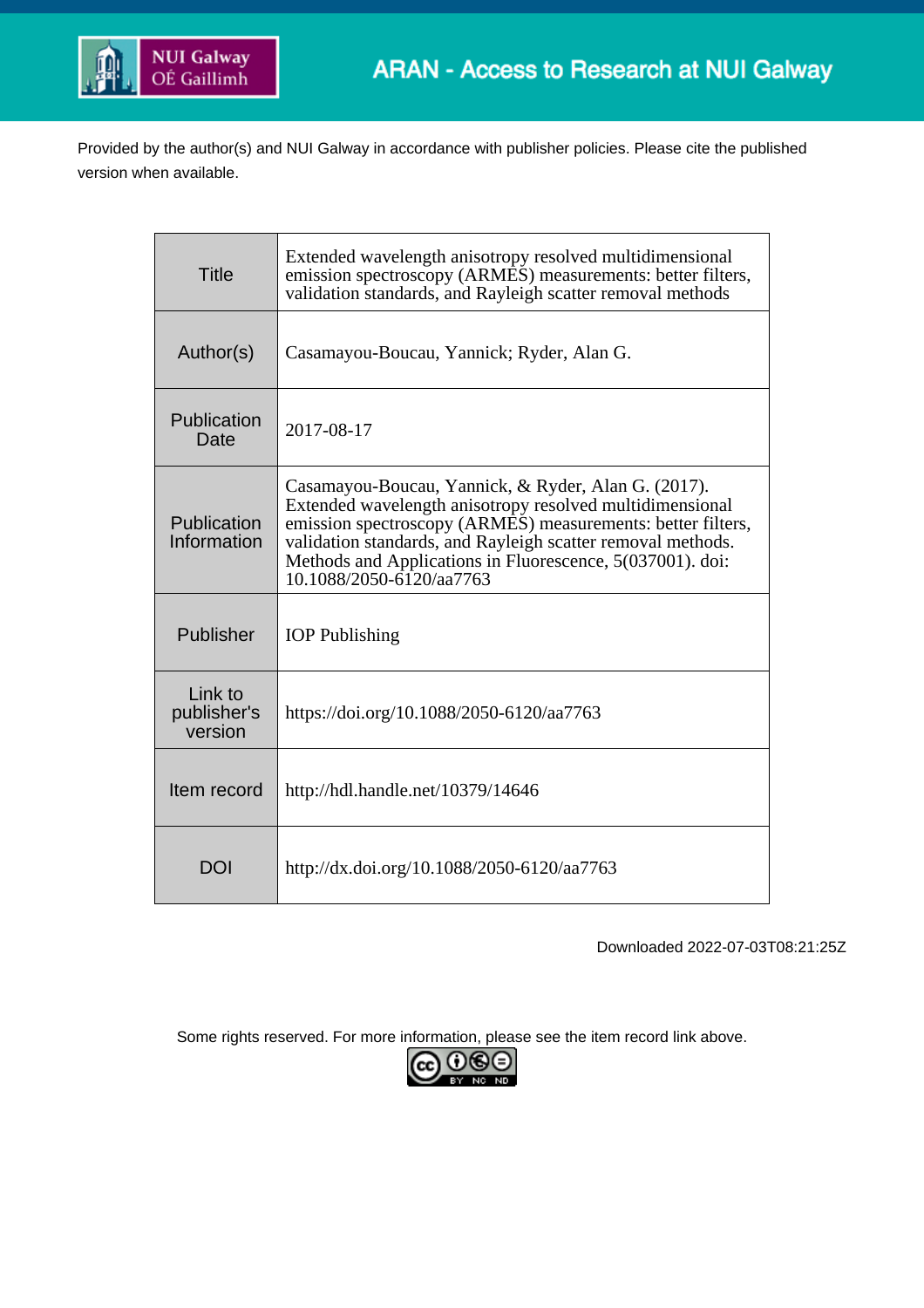**Author version:** Revised but not proof corrected. The final published version can be accessed here: **Citation:** Y. Casamayou-Boucau and A.G. Ryder. Methods and Applications in Fluorescence, 5, 037001, (**2017**). DOI: 10.1088/2050-6120/aa7763

**Extended wavelength Anisotropy Resolved Multidimensional Emission Spectroscopy (ARMES) measurements:** *better filters, validation standards, and Rayleigh scatter removal methods***.**

Yannick Casamayou-Boucau and Alan G. Ryder.\*

Nanoscale BioPhotonics Laboratory, School of Chemistry, National University of Ireland, Galway, Galway, Ireland.

\* Corresponding author: **Email:** alan.ryder@nuigalway.ie, **Phone:** +353-91-492943. **Postal address:** Nanoscale Biophotonics Laboratory, School of Chemistry, National University of Ireland, Galway, University Road, Galway, H91TK33, Ireland.

**Running Title:** Multidimensional fluorescence anisotropy measurements in the UV.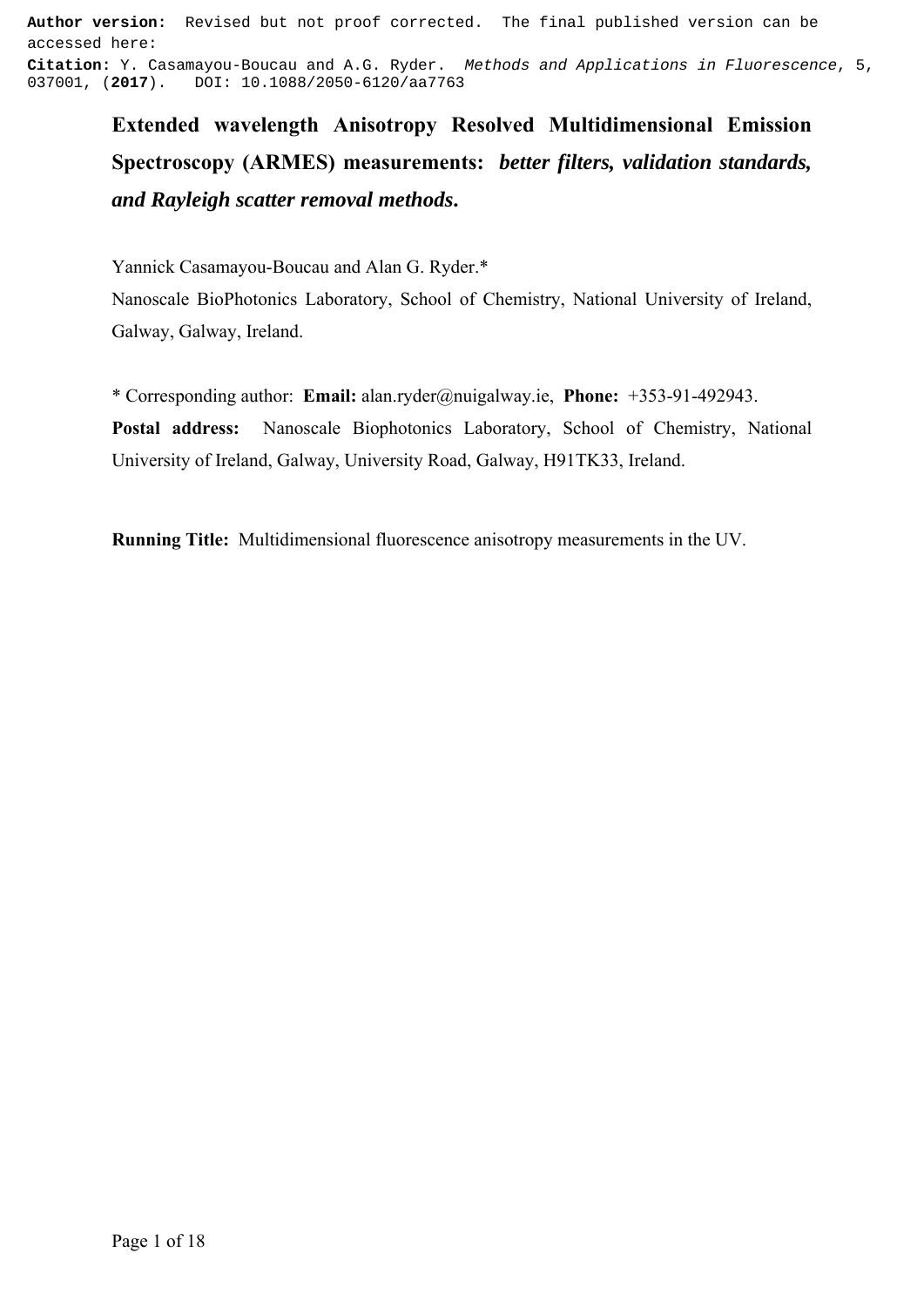## **Abstract:**

Anisotropy resolved multidimensional emission spectroscopy (ARMES) provides valuable insights into multi-fluorophore proteins [1]. Fluorescence anisotropy adds to the multidimensional fluorescence (MDF) dataset, information about the physical size of the fluorophores and/or the rigidity of the surrounding micro-environment. The first ARMES studies used standard thin film polarizers (TFP) that had negligible transmission between 250 and 290 nm, preventing accurate measurement of intrinsic protein fluorescence from Tyrosine and Tryptophan. Replacing TFP with pairs of broadband Wire Grid Polarizers (WGP) enabled standard fluorescence spectrometers to accurately measure anisotropies between 250 and 300 nm, which was validated with solutions of perylene in the UV and Erythrosin B and Phloxine B in the visible. In all cases, anisotropies were accurate to better than  $\pm 1\%$  when compared to literature measurements made with Glan Thompson or TFP polarizers. Better dWGP UV transmittance and the use of excitation emission matrix measurements for ARMES required complete Rayleigh scatter elimination. This was achieved by chemometric modelling rather than classical interpolation, which enabled the acquisition of pure anisotropy patterns over wider spectral ranges. In combination, these three improvements permit the accurate implementation of ARMES for studying intrinsic protein fluorescence.

**Keywords:** Fluorescence, Anisotropy, Multidimensional, Standards, Polarizers, Rayleigh Scatter, Chemometrics.

# **1. Introduction.**

**1.1 Intrinsic Protein Fluorescence:** Protein analysis by measurement of intrinsic fluorescence is very attractive because it minimizes sample modifications which can adversely impact the structure, stability, and behavior of the native state [2-6]. To fully explore fluorescence behavior it is necessary to use multidimensional fluorescence spectroscopy (MDF) techniques like excitation-emission matrix (EEM) [7] and Total Synchronous Fluorescence Scan (TSFS) [8], which are spectral fingerprints of the multiple fluorophores present in a protein or a complex sample [9, 10]. One problem with multi-fluorophore systems is that extensive spectral band overlap can make spectral interpretation difficult. Multivariate curve resolution (MCR) [11-14], and parallel factor analysis (PARAFAC) [15-17] can be used to identify the spectral contributions of individual constituents. However, even with chemometric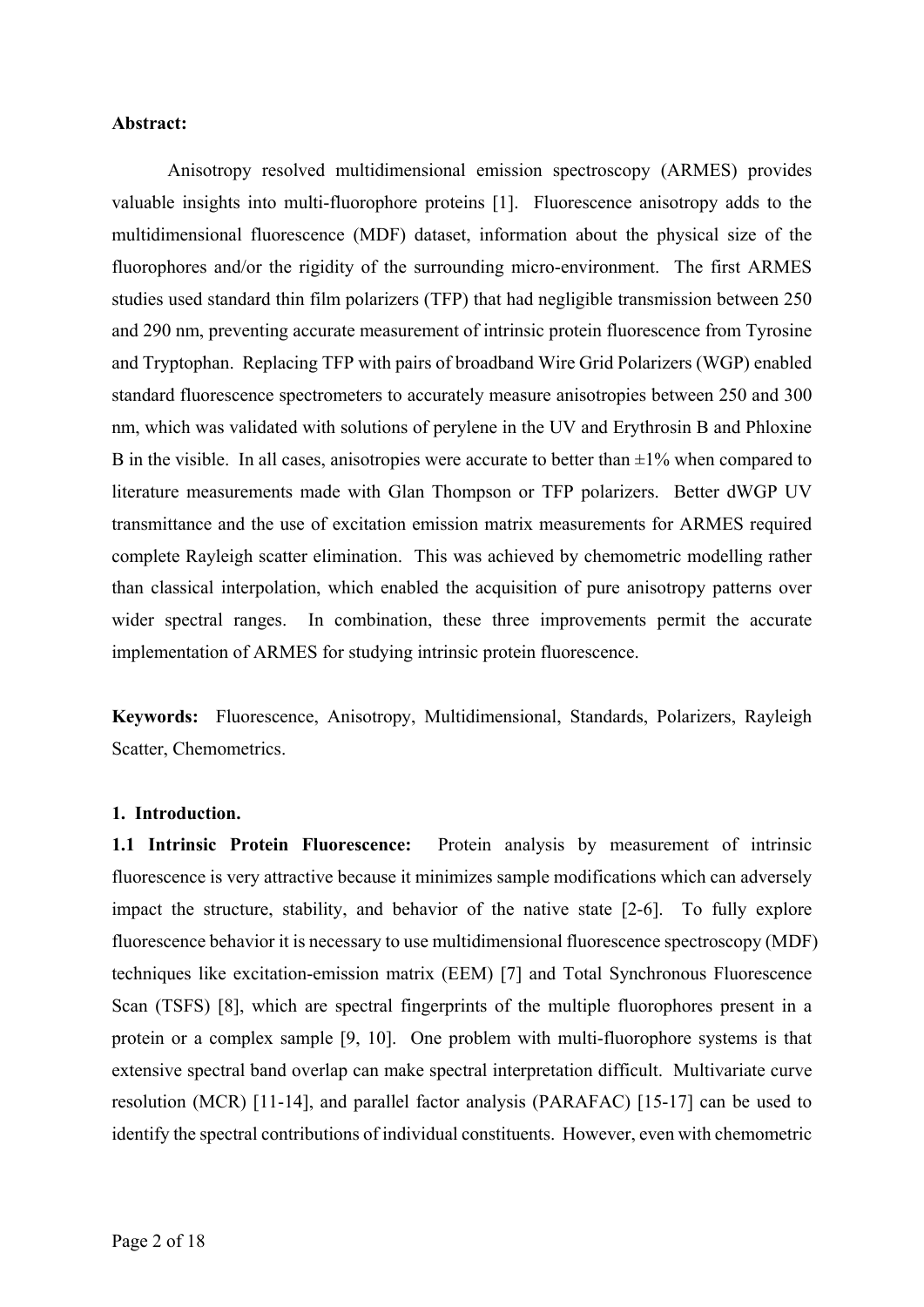analysis, fluorophore emission can remain unresolved, so one needs to measure other properties (*e.g.* lifetime, anisotropy) to enable fluorophore resolution.

**1.2 Anisotropy Resolved Multi-dimensional Emission Spectroscopy (ARMES):**  Combining anisotropy with MDF [18] enabled the differentiation and quantification of fluorophores with similar emission properties in complex mixtures, based on their rotational speed and hydrodynamic volume, and thus molecular size, or for macromolecules the mobility/flexibility of constituent fluorophores. In the first ARMES studies using TSFS measurements with a standard fluorescence spectrometer fitted with TFP [1, 18, 19], we observed that multi-fluorophore proteins (BSA/HSA) generated complex *aniso*-TSFS (excitation wavelength ( $\lambda$ <sub>ex</sub>), wavelength offset ( $\Delta\lambda$ ), anisotropy (r)) patterns diagnostic of protein structure and stability. However, because of negligible TFP transmission below ~290 nm, the full emission signal could not be collected. TFP also caused excitation maxima of recovered components to be red-shifted and reshaped, compared to non-polarized spectra [1, 19]. While this distortion compensated for the lack of trilinearity in TSFS data, it also distorted the recovered excitation profiles which often appeared to have dual bands, an artefact caused by the TSFS data structure. To solve these problems is the focus of this note and required the use of polarizers with better UV transmittance, the use of a UV anisotropy standard, and implementation of accurate Rayleigh scatter correction:

**1.3 Polarizers:** To use ARMES for intrinsic protein fluorescence, it was critical to be able to collect efficiently polarized fluorescence data in the 250–400 nm region where the main aminoacids responsible for protein fluorescence absorb and emit (SI, Fig. S-2). The compact sample compartments of most standard fluorimeters (a Cary Eclipse here) meant there was insufficient space for installing more efficient cube type designs such as Glan-Thompson polarizers (GTP) [20]. The only practical solution was to use pairs of broadband Wire Grid Polarizers (WGP) which were similar in size to TFP.

**1.4 UV Standard:** An effective UV anisotropy standard was needed for validating dual WGP (dWGP) efficacy, using conventional anisotropy measurements. However, standards are rare in this wavelength range (see supplemental information, SI). Perylene [21-23] was selected because it has two UV excitation bands, it is stable and can be measured at room temperature (20–25°C) in glycerol (safe solvent). These bands correspond to two electronic states oriented along orthogonal molecular symmetry axes, thus generating different anisotropies [21, 24], with a short wavelength band  $(S_0 \rightarrow S_2)$  oriented along the short symmetry axis, and the longer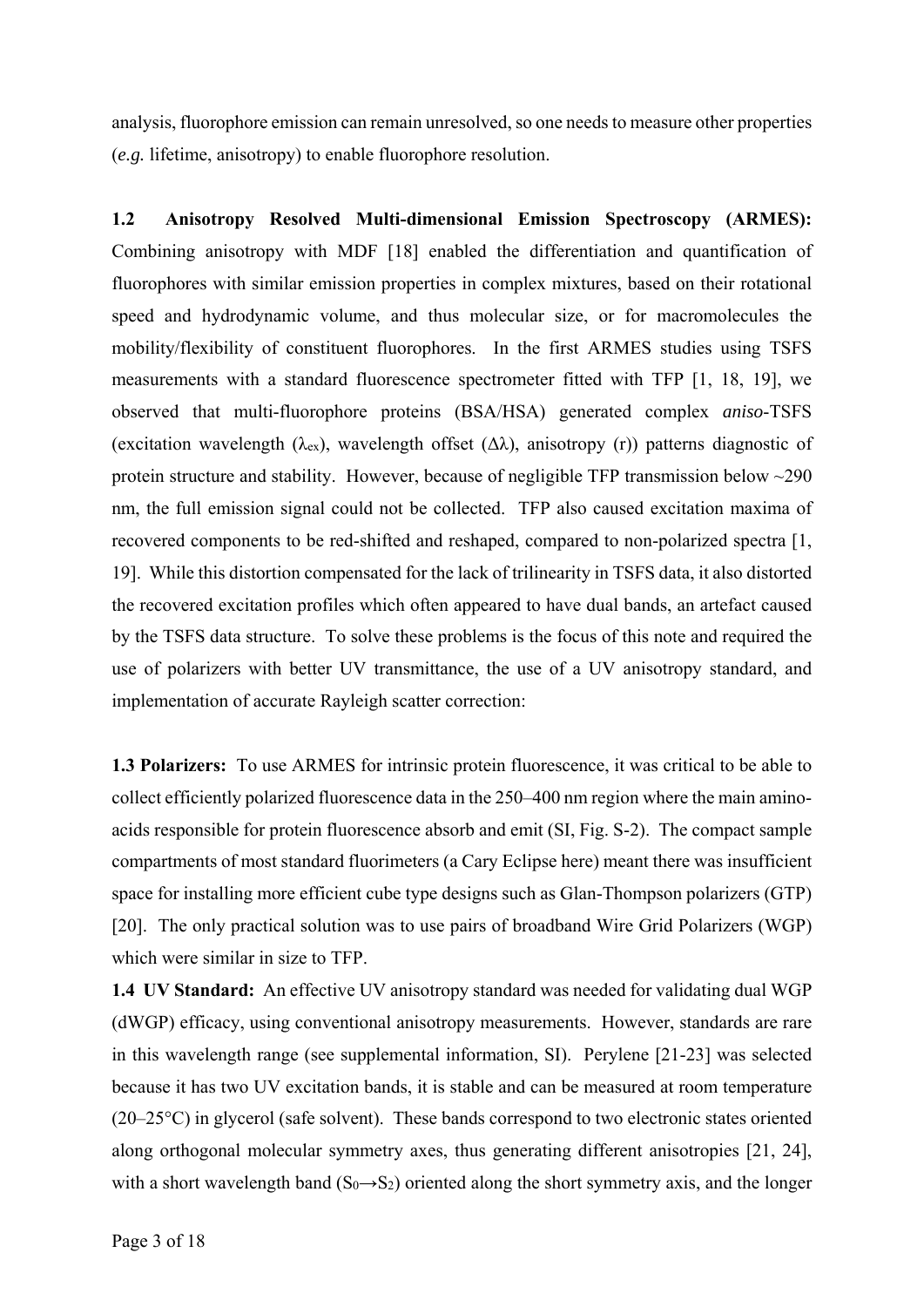excitation wavelength band  $(S_0 \rightarrow S_1)$  oriented along the long symmetry axis [2]. Emission is always from S<sub>1</sub> at ~440 nm, yielding two band pairs:  $\lambda_{ex/cm} = 254$  nm/440 nm, and ~ 434/440 nm. According to Kasha's rule, the emission dipole is oriented along the same axis as the S<sub>0</sub>→S<sub>1</sub> absorption dipole, producing a theoretical angle  $\alpha$ , of 0° and 90° respectively for S<sub>0</sub>→S<sub>1</sub> and S<sub>0</sub>→S<sub>2</sub> transitions, yielding fundamental anisotropies of 0.4 ( $\lambda_{ex}$  > 300 nm), and -0.2 for  $(\lambda_{ex}$  < 300 nm) [25]. Cryogenic measurements of the S<sub>0</sub>→S<sub>1</sub> band in various solvents were reported by Johansson [24] and Pantke [26]. For ambient temperature measurements, the literature is sparse and the most comprehensive report was from Barkley [21]. Validation was undertaken in the visible spectral region using Erythrosin B and Phloxine B.

**1.5 Scatter Correction:** One consequence of using dWGP with better UV transmittance was the loss of the cut-off point at  $\sim$ 290 nm [1, 19], which resulted in the loss of the trilinear behavior previously observed for TSFS measurements. Concretely this meant that the resolution of meaningful components by MCR for dWGP-TSFS data was impossible, and natural trilinear EEM measurements [27] were required. However when EEM are contaminated by strongly polarized Rayleigh scatter it generates erroneous anisotropy data [2], and disrupts the implementation of curve resolution methods [28, 29]. Instead of using classical interpolation based correction, we found out that modelling of shifted scatter by PCA or PARAFAC [30] was more efficient and generated EEM data that were completely Rayleigh free, enabling accurate anisotropy measurements over a much wider emission range.

# **2. Experimental Section.**

*2.1 Materials:* Glycerol (spectrophotometric grade, Acros Organics), HEPES buffer (Sigma), perylene (analytical standard), Erythrosin B, and Phloxine B (from Sigma-Aldrich) were used as received without further purification. Stock solutions of 1 μM perylene in glycerol, and Erythrosin B (6  $\mu$ M), and Phloxine B (0.6  $\mu$ M) in 50 mM HEPES buffer (pH = 7.2) were stored at −20°C, and defrosted overnight at 2-8°C prior to measurement. These concentrations were chosen to limit reabsorption effects and generate similar fluorescence intensities.

*2.2 Optical Components:* The TFP were standard Agilent components mounted either in a manual polarizer accessory (#00-100761-00) or an automated polarizer accessory (#8510187100). Ultra-broadband WGP (Thorlabs, 25 mm diameter, #WP25M-UB) were mounted in pairs in indexing rotation mounts (Thorlabs). To assemble these mounts, two filters were carefully aligned, fixed together and tightly screwed to ensure that no movement could occur during mount rotation. These were then fixed in a homebuilt holder, similar to the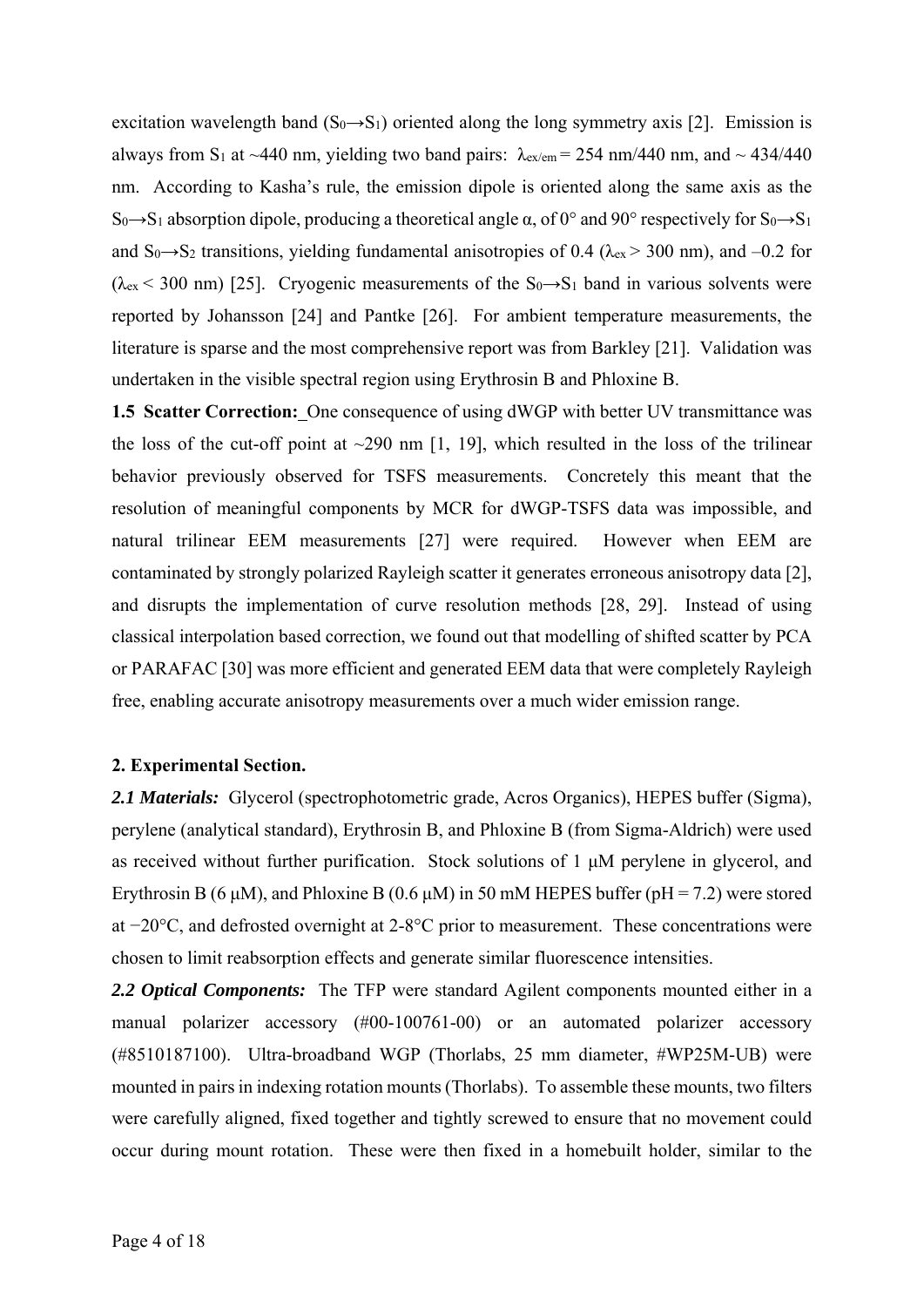Agilent manual polarizer accessory (SI, Fig. S-1). The alignment of filter pairs was then verified by checking that no light was passing for crossed polarizer positions (HV and VH).

*2.3 Instrumentation and data collection:* Filter transmittance spectra were recorded on a Cary 60 UV-Visible spectrometer at normal incidence. Each of the filters has a vertical (V) and horizontal (H) setting, and was used else in excitation (Ex) or emission (Em) pathlengths. Fluorescence data were measured in triplicate at temperatures varying from 10 to 25°C from solutions in  $0.4 \times 1$  cm pathlength quartz cuvettes (Lightpath Optical, UK) using an Eclipse fluorimeter (Agilent) fitted with a modified manual polarizer accessory and a thermostatted multi-cell holder. Samples were thermally equilibrated for several minutes prior to measurements. Perylene EEM data were collected over  $\lambda_{ex} = 230-470$  nm and  $\lambda_{em}$  of 420-530 nm ranges (2 nm step increments) with 5 and 10 nm excitation/emission slit widths. TSFS measurements were collected using  $\lambda_{\rm ex} = 230 - 470$  nm and  $\Delta\lambda$  intervals of 20–210 nm. For Erythrosine B and Phloxine B, EEM were collected using 10 nm excitation/emission slit widths. Four different polarized spectra were collected: VV (*i.e.* vertical-vertical), VH, HV, HH, and used to calculate the anisotropy (r) at each  $\lambda_{ex}/\lambda_{em}$  point using the following formula [2], where  $G$  (=I<sub>HV</sub>/I<sub>HH</sub>) corrected for instrument response:

#### **Equation 1**

$$
r = \frac{I_{VV} - G \times I_{VH}}{I_{VV} + 2 \times G \times I_{VH}}
$$

#### **3. Results and Discussion**

*3.1 Wire Grid Polarizers:* Transmittance spectra of individual filters (Figure 1A/C) and paired assemblies (Figure 1B/D) were collected for four different polarization settings which showed that TFP were opaque below ~290 nm whereas WGP had very good transmission <290 nm. However, transmittance spectra of individual WGP were not identical, due to the difficulty in fabricating reproducible high frequency, nm sized metal gratings [31]. These small differences between filters are not a problem as long as polarizer sets are not switched between excitation and emission. Single WGP had poor extinction ratios, with significant light transmittance between 250 and 300 nm which is the primary region of interest (HV/VH spectra, Figure 1F). Poor WGP extinction ratios  $(\sim 10:1)$  in this range was related to wires spacing and thickness [32], too close to wavelength of the incident light (SI, Tab. S-1).

This transmission of non-polarised light adversely affected the accuracy of anisotropy measurements and thus the solution was to use pairs of filters on both optical paths (*i.e*. dual-WGP or dWGP). Figure 1(E/F) shows the improvements in non-polarized light transmission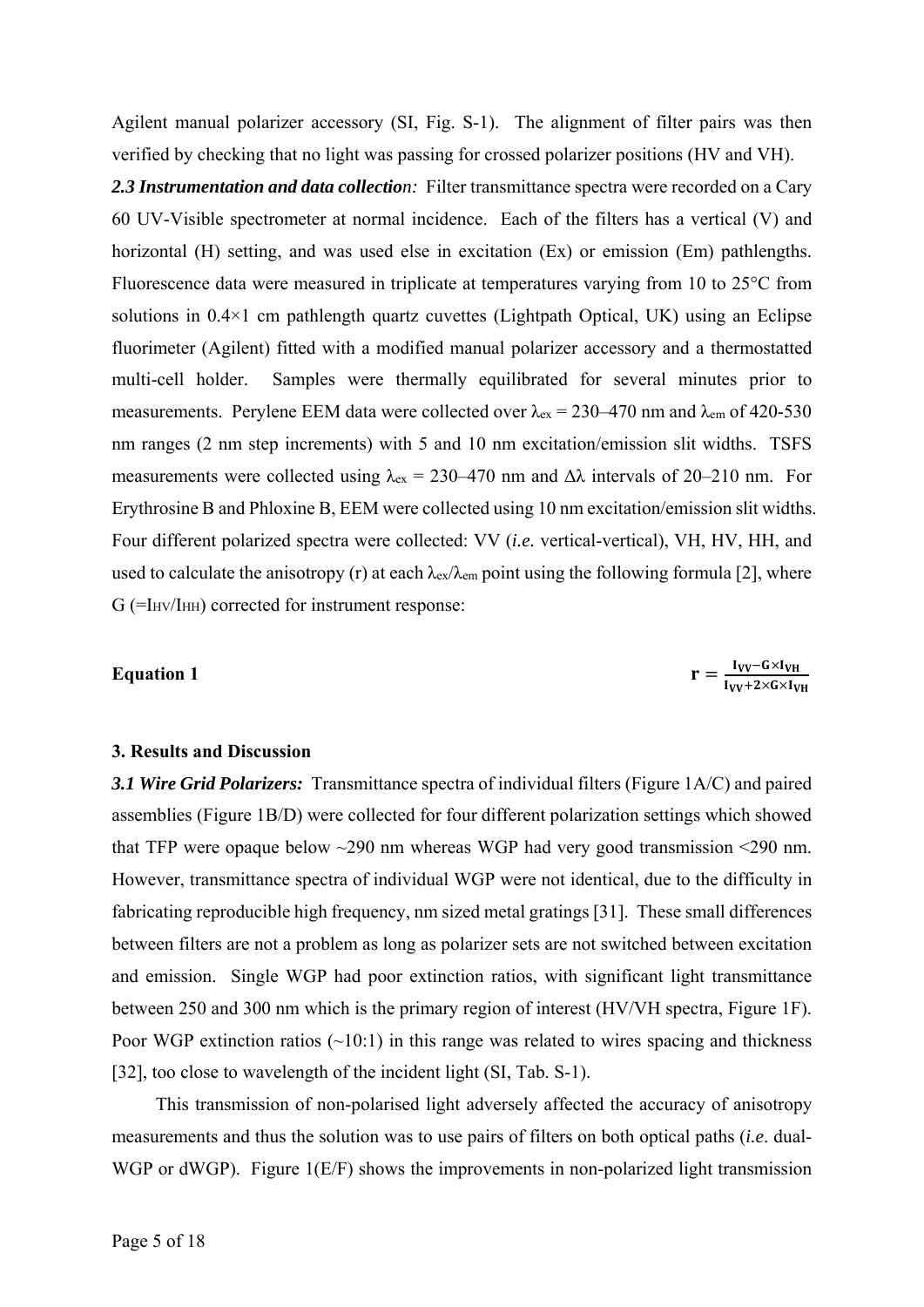with an 0.04% average transmittance between 250 and 400 nm (HV/VH orientations) versus 0.8% with a single WGP filter. However, there was a significant  $(\sim]30\%$  decrease in the overall polarized light transmittance (250-400 nm), *e.g.* 17.5→13.1% average transmittance in HH, 11.1%→7.9% for VV.

*3.2 UV Anisotropy Standard:* Perylene was selected because its two electronic states with absorption dipoles oriented along orthogonal symmetry axes (SI, Fig. S-3) gave two anisotropies of different sign, with one in the critical 250–300 nm region. Perylene in glycerol was first used to assess dWGP filter combination efficiency by comparison with literature and TFP measurements. Because of the high solvent viscosity and the orthogonality of the absorption dipoles, both excited states were expected to have their respective intensity maxima with orthogonal polarization settings (*i.e.* S<sub>2</sub> with HH and S<sub>1</sub> with VV), which was confirmed by the spectra collected using TFP, WGP and dWGP (Figure 3). The unsuitability of TFP for use <300 nm was shown in Figure 2, with no emission being measured which lead to random spurious anisotropy values (Figure 3A).

A major source of error in anisotropy measurements is Rayleigh scatter contamination. This appears in EEM as a 1<sup>st</sup> order peak ( $\lambda_{ex} = \lambda_{em}$  [33]) and a 2<sup>nd</sup> order ( $\lambda_{ex} = 2 \times \lambda_{em}$ ) due to the grating diffraction effect [34]. The almost pure polarized nature of Rayleigh scattered light [35], means that even a small degree of scattered light contamination will drastically affect the measured anisotropy [20]. In perylene EEM,  $1<sup>st</sup>$  order Rayleigh scatter overlaps  $S_1$  emission and the  $2<sup>nd</sup>$  order peak the S<sub>2</sub> band, producing erroneous anisotropy values in those regions (Figure 3B/C and Figure 5, top). This limited the perylene working range to two regions ( $\lambda_{\text{ex/cm}}$ )  $= 240-270/430-490$  nm and  $\lambda_{\text{ex/cm}} = 370-430/450-520$  nm). The efficiency/accuracy of the different polarizers were evaluated by comparing average anisotropy values obtained across these two wavelength ranges (

Table **1**), and their standard deviation (STD).

The dWGP measured anisotropies at 25°C were almost identical to those obtained by Barkley *et al.* [21] who obtained values of  $-0.031$  and  $0.197 \pm 0.002$  for a 2  $\mu$ M glycerol solution of perylene at 25°C. Our errors of  $\pm$  0.004 (S<sub>2</sub>) and  $\pm$  0.001 (S<sub>1</sub>) were also similar and in general, dWGP obtained anisotropies were slightly better than those obtained for single WGP. TFP measurements were impossible for  $\lambda_{ex}$  <300 nm, but were better than the dWGP at longer wavelengths with r = 0.216±0.001. This was similar to Johansson's data (r  $\approx$  0.22) for perylene in glycerol at  $\approx 300K$  [24]. The small differences were mostly related to different polarizer extinction ratios, as the measurements were otherwise made under identical conditions (diluted solutions ( $A \le 0.1$ ) at 25°C). Johansson used GTP (extinction ratio of ~10<sup>6</sup>)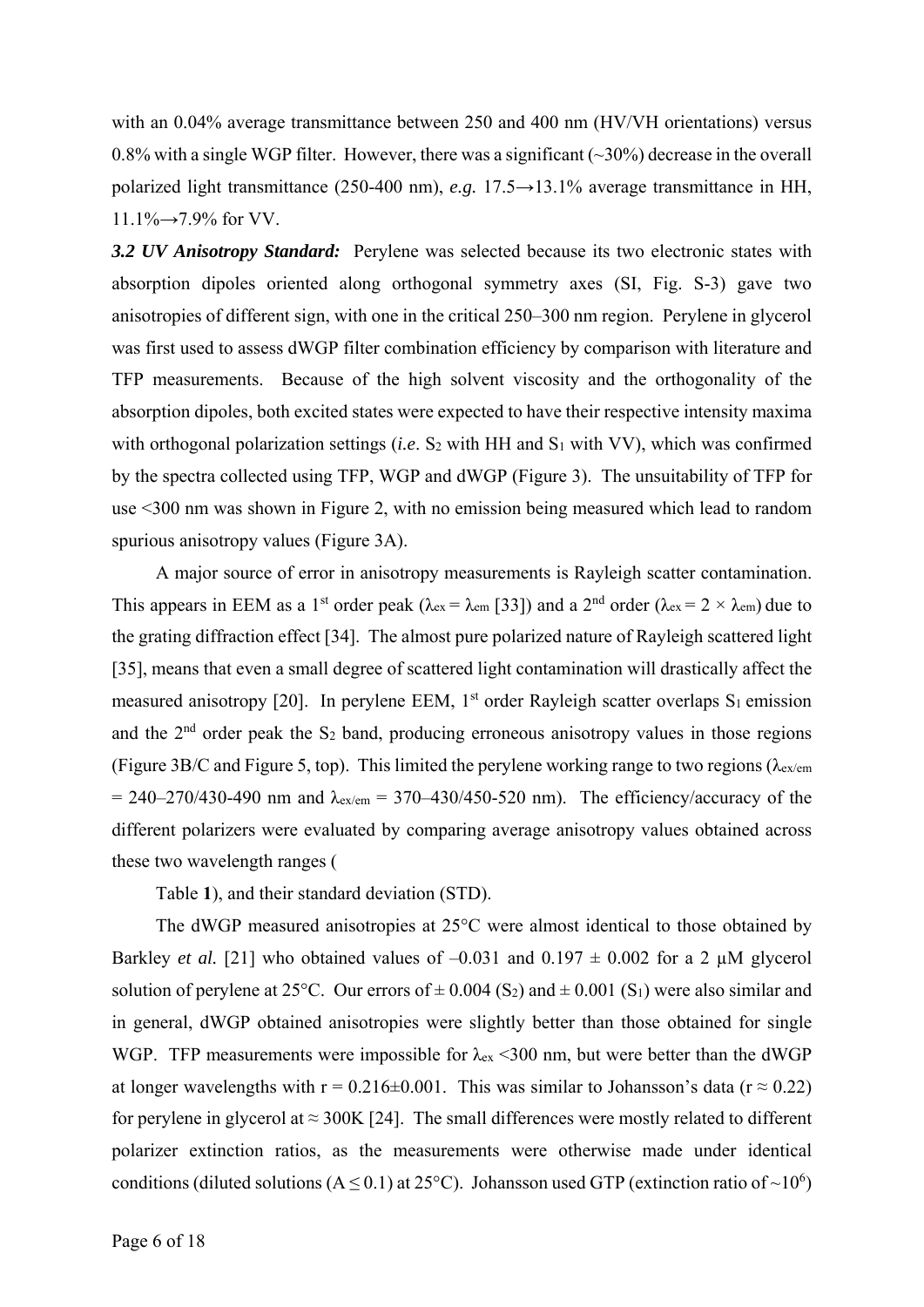[36] whereas Barkley used Polaroid or Polacoat polarizer, which have much lower  $(-10^3)$ extinction ratios [37, 38].

*3.3 Perylene Temperature studies:*To further validate dWGP, we undertook a temperature dependence study of perylene ( $1\mu$ M in 100% glycerol) at 25, 20, 15, and 10°C. Solutions were considered liquid at 20°C and 25°C, and in a rubbery state at 15°C and 10°C (see SI for more details). On cooling, VV spectral intensity increased and decreased for  $S_1$  and  $S_2$  states respectively (SI, Fig. S-4) because of increasing glycerol viscosity (100 fold between its melting and glass transition temperature [39, 40]). Average anisotropy values (

Table **2**) calculated across the Rayleigh scatter free wavelength range were almost identical to equivalent literature data [21]. S<sub>1</sub> RSD was low and constant, whereas  $S_2$  RSD gradually decreased with lower temperatures, due to larger absolute anisotropy values obtained that reduced relative errors between measurements. This was confirmed by assessing the intensity ratio between the band of interest and the noise (I<sub>HH-254</sub>/I<sub>HH-noise</sub>), which increased with lower temperatures.

*3.4 Anisotropies of xanthene dyes:* To validate the dWGP accuracy at longer wavelengths, we used two anisotropy standards: Erythrosin B and Phloxine B [41]. Those fluorophores have similar absorbance and emission spectra (SI, Fig. S-5), and were interesting as they preserve high anisotropies under biologically relevant environmental conditions (*e.g.* HEPES buffer, pH 7.2 at 25<sup>o</sup>C) [42]. The solution anisotropies for Erythrosin B (6  $\mu$ M), and Phloxine B (0.6  $\mu$ M) measured using dWGP and TFP were almost identical (Figure 4) in the Rayleigh scatter free region ( $\lambda_{ex}$  = 500–530 nm). For Erythrosin, r = 0.243±0.002 (dWGP) versus 0.248±0.002 (TFP), and for Phloxine,  $r = 0.054 \pm 0.002$  (dWGP) versus  $0.060 \pm 0.002$  (TFP). Despite a slight decrease due to the lower dWGP extinction coefficient in this spectral region, these values were almost in perfect agreement with Thompson *et al.*'s result [41], who obtained anisotropies of  $0.243\pm0.002$  and  $0.055\pm0.002$  using TFP and GTP.

**3.5 Rayleigh scattering correction**: ARMES generates a multidimensional data matrix ( $\lambda_{ex} \times$  $\lambda_{\rm em}$  × r) based on the anisotropy value at each point of the emission space (Figure 5). A threshold, set on the weakest intensity polarization measurement (HH for  $S_2$  and VV for  $S_1$ ), was necessary to remove low intensity regions which generate erroneous anisotropy values. Rayleigh scatter contamination is obvious in the anisotropy pattern, due to abnormally high values generated [2, 18]. It is possible to use a limited wavelength range to avoid scatter however, this was not acceptable for a multidimensional anisotropy standard. Furthermore, scattered light contamination also ruins the decomposition of EEM landscape [28, 29], thus for ARMES by EEM measurements, scatter correction is critical.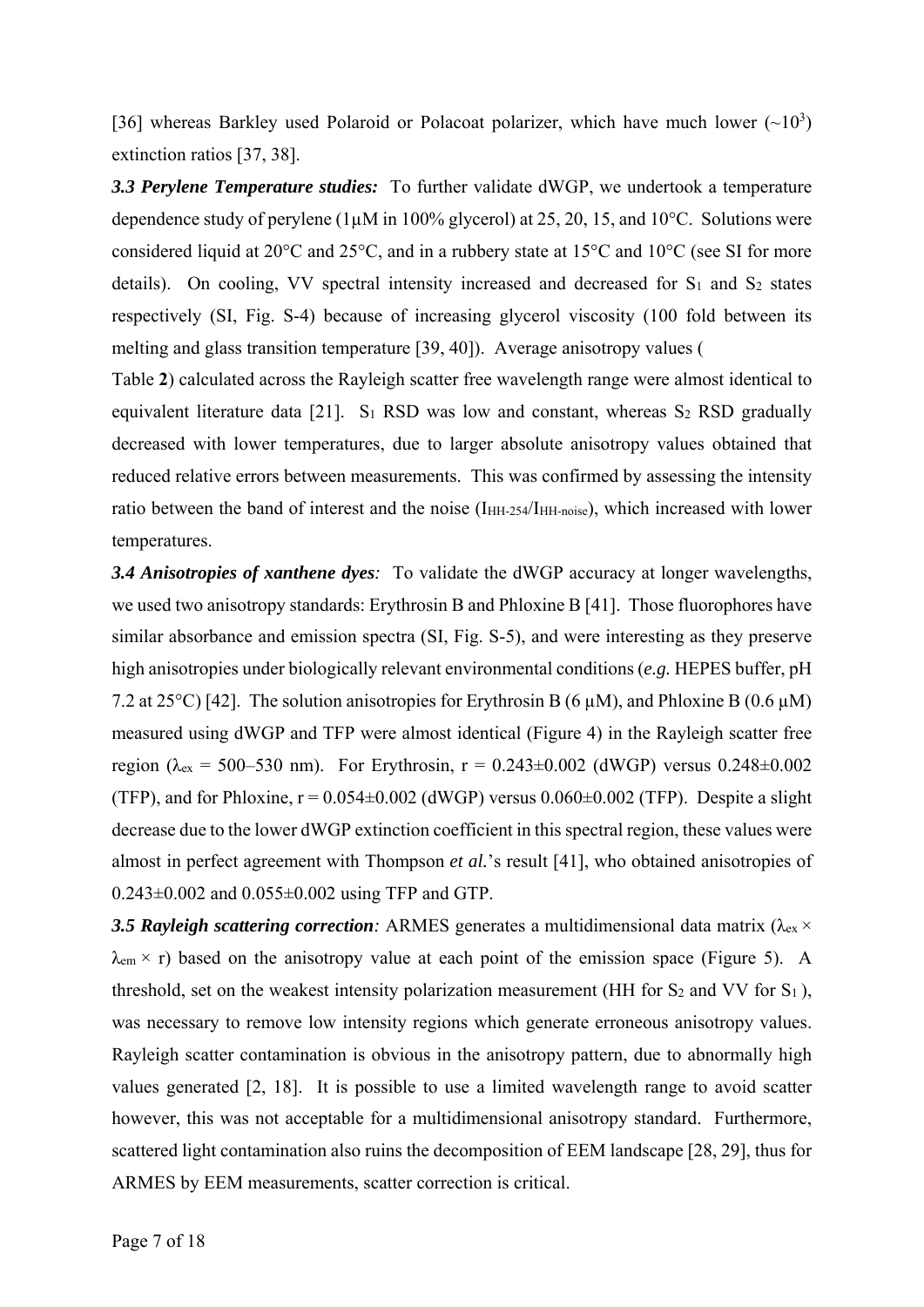There are multiple methods available for dealing with Rayleigh scatter in EEM [15, 43- 46]. The most widely used is classical interpolation, however it did not work well for perylene where emission and scatter overlap (SI, Fig. S-6). A more suitable method was to model the Rayleigh scatter as a separate set of components, to remove it from the original EEM [30]. This method transforms the Rayleigh scatter from a non-bilinear structure to a low rank bilinear structure, by shifting each contaminated emission spectrum, to form a line on the EEM landscape (bilinear element) rather than a diagonal (non-bilinear element, SI, Fig. S-7). Once all emission spectra were shifted, the signal was truncated to keep only the part related to the scatter, which can then be modelled by PCA or PARAFAC. The modelled scatter was then reshifted back into the original matrix space, and subtracted from the raw signal.

To assess Rayleigh correction method efficiency, we measured the anisotropy dispersion within selected EEM regions. The rationale was that because anisotropy measurements are very sensitive to the presence of Raleigh scatter, a good correction method should generate EEM anisotropy dispersion values close to that obtained from the Rayleigh free TSFS data. Calculations were only implemented on the S<sub>1</sub> band with the most Rayleigh contamination. Two to four components were used to model the 1<sup>st</sup> order Rayleigh scatter as it was a low-rank bilinear element [30].

Modelling was more efficient for  $1<sup>st</sup>$  order Rayleigh scatter correction than interpolation (Figure 6) as evidenced by the anisotropy dispersion being closer to TSFS values. PCA modelling was slightly better than PARAFAC which was possibly due to alignment imperfections during emission spectra shifting. This misalignment generated a small bilinearity distortion adversely affecting PARAFAC. Three components were sufficient to model Rayleigh scatter, and this enabled the generation of anisotropy pattern (Figure 5 bottom) completely Rayleigh free ( $1<sup>st</sup>$  and  $2<sup>nd</sup>$  order), with correct values retrieved in the scatter overlap regions. The perylene working range was thus increased, for  $S_1$  from  $\lambda_{\text{ex}/\text{em}} = 370\text{-}430/450\text{-}520$ nm, to  $\lambda_{ex/cm} = 370-460/430-520$ , and for S<sub>2</sub> from  $\lambda_{ex/cm} = 240-270/430-490$  nm to  $\lambda_{ex/cm} = 240-$ 270/430-520 nm.

## **4. Conclusions**

Replacing standard TFP polarizers with dWGP provided much superior UV transmittance and extinction ratios between 250 and 400 nm. dWGP performance was validated using perylene, Erythrosin B, and Phloxine B with the results were in excellent agreement with the literature [21, 41]. This confirmed anisotropy measurement accuracy using dWGP, over most of the important, short ( $\lambda_{ex}$  < 300 nm) and long ( $\lambda_{ex}$  > 300 nm) wavelength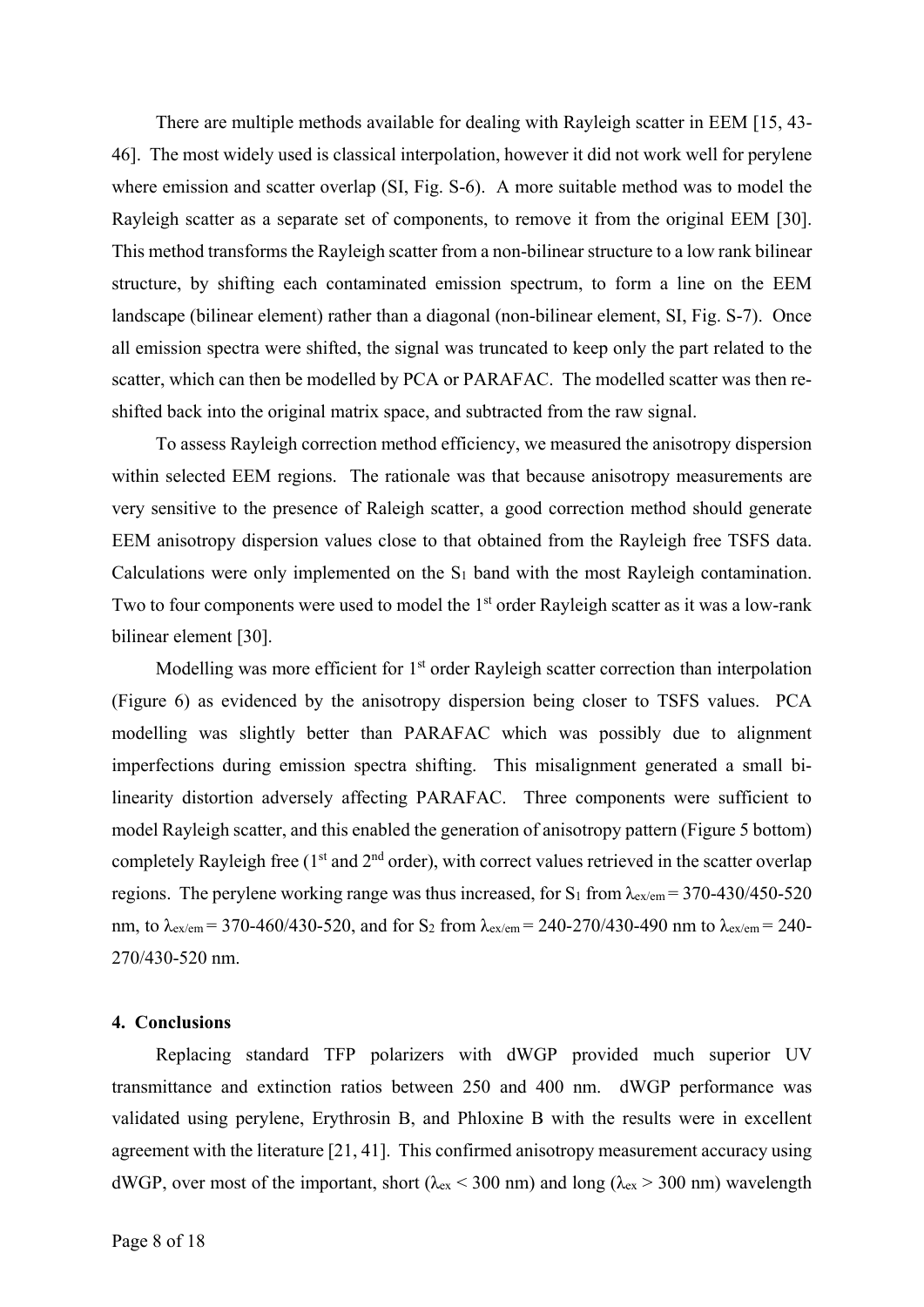regions required for protein analysis via intrinsic or extrinsic fluorescence. dWGP were easy to assemble using off-the-shelf components and fitted easily within the spectrometer sample chamber. The cost of this homebuilt dWGP was <4.5k $\epsilon$ , 80% of which was filter costs.

Perylene in glycerol at temperatures between 25 and 10 °C was an ideal ARMES standard because it enabled the simultaneous collection of clearly discriminated positive and negative anisotropy values at different wavelengths. This characteristic was critical for a standard suitable for use with multidimensional measurements and chemometric data analysis. We also showed accurate Rayleigh scatter removal from EEM to provide correct anisotropy data using a chemometric approach. This modelling based correction also increased the working spectral range for perylene as a multidimensional anisotropy standard.

Implementing all these improvements, enabled accurate anisotropy and ARMES data to be collected via EEM measurements in the most important intrinsic fluorescence UV spectral region.

## **5. Supplemental information available**

Supporting information is available with further details on the spectral and quantitative analyses.

# **Acknowledgements**

Funding: The funders (Irish Research Council, IRC) had no role in study design, data collection and analysis, decision to publish, or preparation of the manuscript. The authors also acknowledge financial support from an IRC Postgraduate Scholarship (Grant #GOIPG/2015/3826). Agilent Technologies (Australia) are thanked for a fluorimeter loan. **Conflicting interests:** The authors have declared that no conflicting interests exist.

#### **References:**

- [1] Groza R C, Li B and Ryder A G 2015 Anisotropy resolved multidimensional emission spectroscopy (ARMES): A new tool for protein analysis *Anal. Chim. Acta* **886** 133-42
- [2] Lakowicz J R 2006 *Principles of Fluorescence Spectroscopy* (New York: Springer)
- [3] Bekard I B and Dunstan D E 2009 Tyrosine Autofluorescence as a Measure of Bovine Insulin Fibrillation *Biophys. J.* **97** 2521-31
- [4] Togashi D M, Ryder A G and O'Shaughnessy D 2010 Monitoring local unfolding of bovine serum albumin during denaturation using steady-state and time-resolved fluorescence spectroscopy *J Fluoresc* **20** 441-52
- [5] Lissi E, Calderon C and Campos A 2013 Evaluation of the Number of Binding Sites in Proteins from their Intrinsic Fluorescence: Limitations and Pitfalls *Photochem. Photobiol.* **89** 1413-6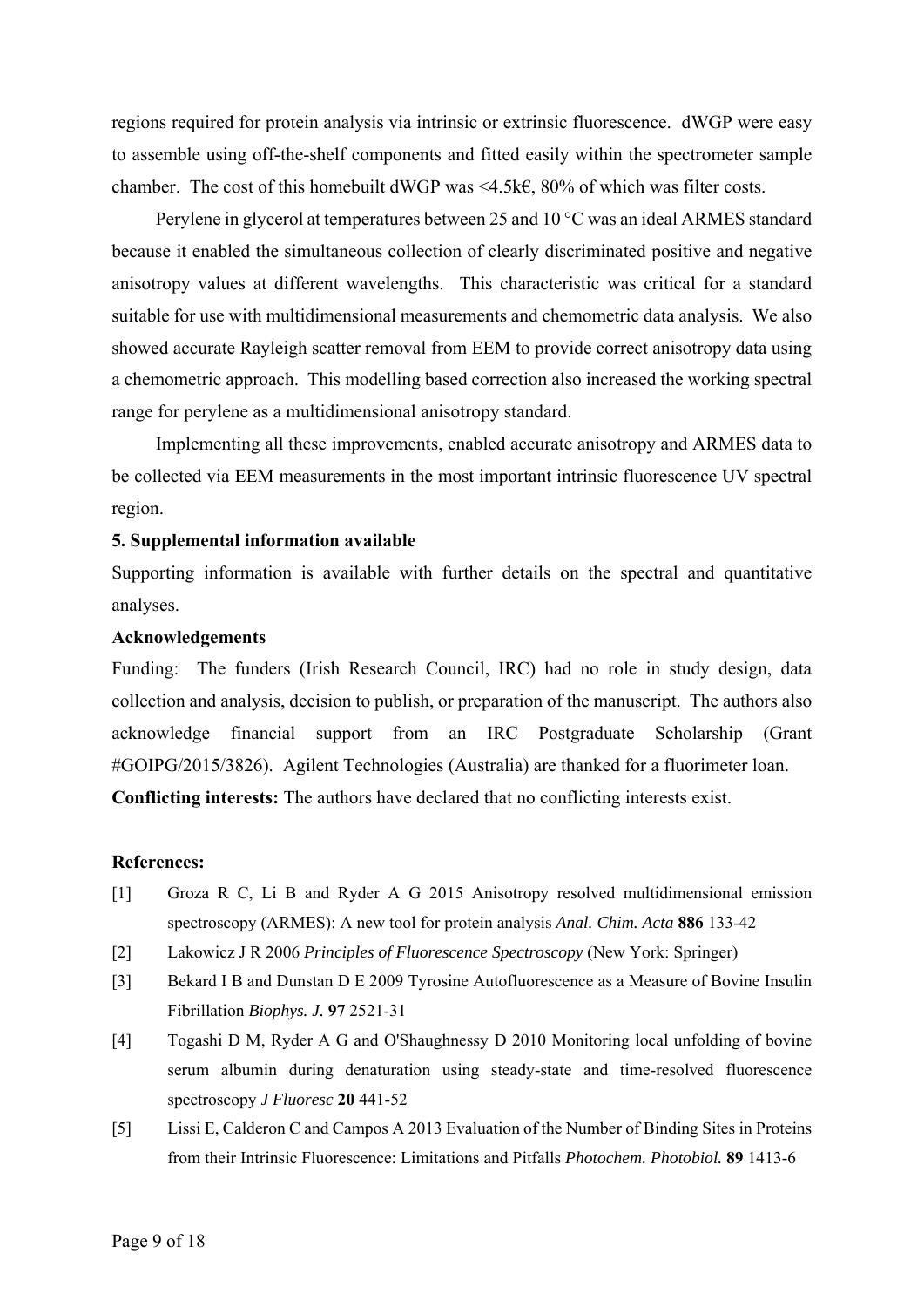- [6] Sagoo K, Hirsch R, Johnston P, McLoskey D and Hungerford G 2014 Pre-denaturing transitions in human serum albumin probed time-resolved phosphorescence using *Spectrochimica Acta Part A-Molecular And Biomolecular Spectroscopy* **124** 611-7
- [7] Warner I M, Christian G D, Davidson E R and Callis J B 1977 Analysis of Multicomponent Fluorescence Data *Anal. Chem.* **49** 564-73
- [8] Patra D and Mishra A K 2002 Recent developments in multi-component synchronous fluorescence scan analysis *Trac-Trends in Analytical Chemistry* **21** 787-98
- [9] Li B, Ryan P W, Shanahan M, Leister K J and Ryder A G 2011 Fluorescence EEM Spectroscopy for Rapid Identification and Quality Evaluation of Cell Culture Media Components. *Appl. Spectrosc.* **65** 1240-9
- [10] Li B, Shanahan M, Calvet A, Leister K J and Ryder A G 2014 Comprehensive, quantitative bioprocess productivity monitoring using fluorescence EEM spectroscopy and chemometrics *Analyst* **139** 1661-71
- [11] Jiang J H and Ozaki Y 2002 Self-modeling curve resolution (SMCR): Principles, techniques, and applications *Appl. Spectrosc. Rev.* **37** 321-45
- [12] Antunes M C G and da Silva J 2005 Multivariate curve resolution analysis excitation-emission matrices of fluorescence of humic substances *Anal. Chim. Acta* **546** 52-9
- [13] da Silva J C G E and Tauler R 2006 Multivariate curve resolution of synchronous fluorescence spectra matrices of fulvic acids obtained as a function of pH *Appl. Spectrosc.* **60** 1315-21
- [14] de Juan A and Tauler R 2006 Multivariate curve resolution (MCR) from 2000: Progress in concepts and applications *Crit. Rev. Anal. Chem.* **36** 163-76
- [15] Bro R 1997 PARAFAC. Tutorial and applications *Chemom. Intell. Lab. Syst.* **38** 149-71
- [16] Andersen C and Bro R 2003 Practical aspects of PARAFAC modeling of fluorescence excitation-emission data *Journal of Chemometrics* **17** 200-15
- [17] Chen H and Kenny J E 2012 Application of PARAFAC to a two-component system exhibiting Fluorescence Resonance Energy Transfer: from theoretical prediction to experimental validation *Analyst* **137** 153-62
- [18] Groza R C, Calvet A and Ryder A G 2014 A fluorescence anisotropy method for measuring protein concentration in complex cell culture media *Anal. Chim. Acta* **821** 54-61
- [19] Groza R C 2016 Anisotropy Resolved Multi‐dimensional Emission Spectroscopy (ARMES): A new tool for the quantitative and structural analysis of proteins. In: *Chemistry,* (Galway, Ireland: National University of Ireland Galway)
- [20] Lakowicz J R 2006 *Principles of Fluorescence Spectroscopy, 3rd Edition,* ed Springer
- [21] Barkley M D, Kowalczyk A A and Brand L 1981 Fluorescence decay studies of anisotropic rotations of small molecules *The Journal of chemical physics* **75** 3581-93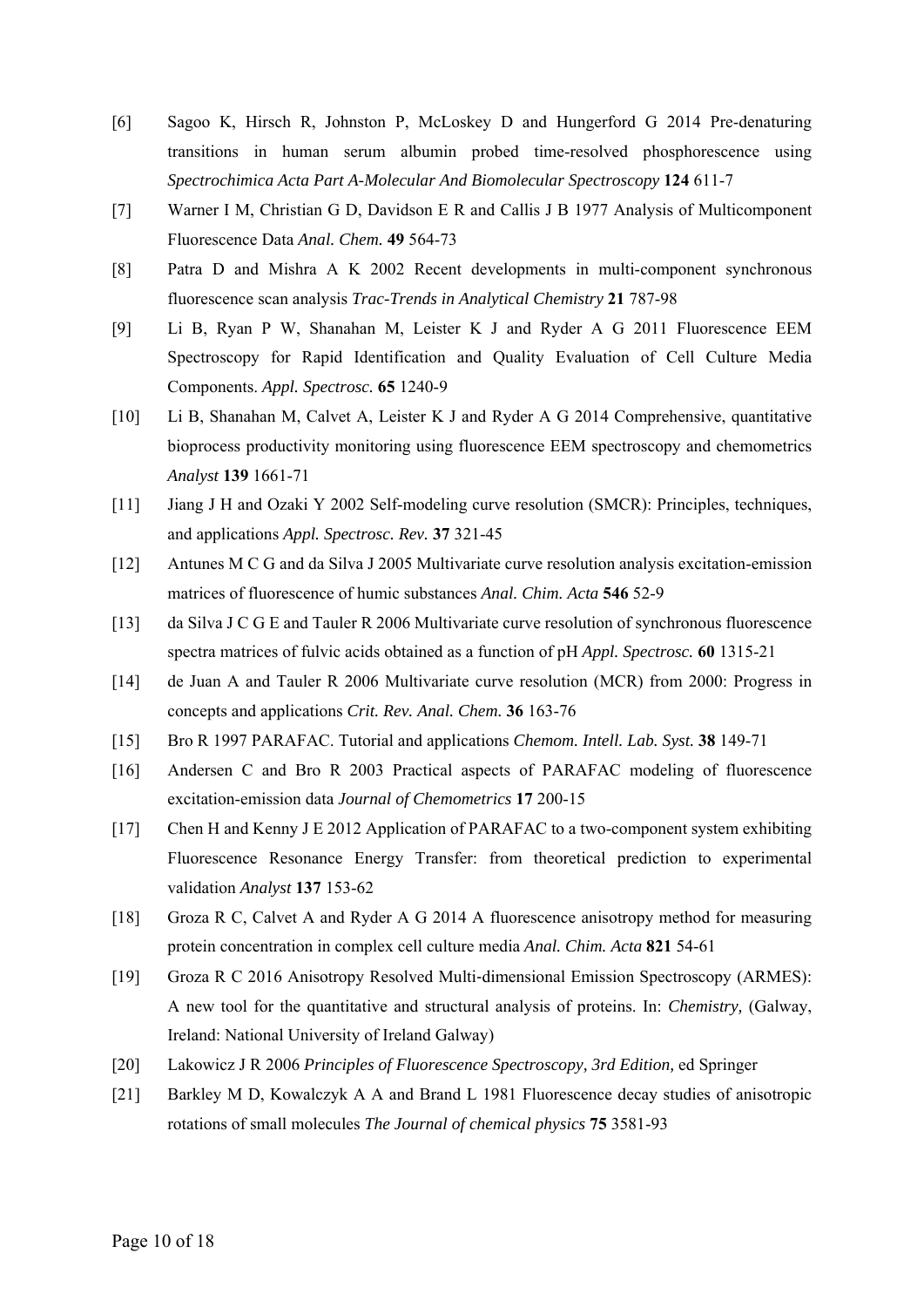- [22] Balter A and Szubiakowski J 1993 Fluorescence probes of viscosity: a comparative study of the fluorescence anisotropy decay of perylene and 3,9-Dibromoperylene in glycerol *Journal of Fluorescence* **3** 247-9
- [23] Szubiakowski J, Balter A, Nowak W, Kowalczyk A, Wisniewski K and Wierzbowska M 1996 Anisotropic reorientation of perylene and 3,9-dibromoperylene in glycerol: fluorescence anisotropy decay and quantum-mechanical study *Chemical Physics* **208** 283-96
- [24] Johansson J B-A 1990 Limiting Fluorescence Anisotropies of Perylene and Xanthene Derivatives *Journal of the Chemical Society, Faraday Transactions* **86** 2103-7
- [25] Prazeres T J V, Fedorov A, Barbosa S P, Martinho J M G and Berberan-Santos M N 2008 Accurate determination of the limiting anisotropy of rhodamine 101. Implications for its use as a fluorescence polarization standard *J. Phys. Chem. A* **112** 5034-9
- [26] Pantke E R and Labhart H 1973 Influence of excess excitation energy on rotational relaxation of molecules in solution *Chemical Physics Letters* **23** 476-81
- [27] Tauler R, Marques I and Casassas E 1998 Multivariate curve resolution applied to three-way trilinear data: Study of a spectrofluorimetric acid–base titration of salicylic acid at three excitation wavelengths *Journal of Chemometrics* **12** 55-75
- [28] Rinnan A and Andersen C M 2005 Handling of first-order Rayleigh scatter in PARAFAC modelling of fluorescence excitation-emission data *Chemom. Intell. Lab. Syst.* **76** 91-9
- [29] Murphy K R, Stedmon C A, Graeber D and Bro R 2013 Fluorescence spectroscopy and multiway techniques. PARAFAC *Analytical Methods* **5** 6557-66
- [30] Rinnan Å, Booksh K S and Bro R 2005 First order Rayleigh scatter as a separate component in the decomposition of fluorescence landscapes *Analytica Chimica Acta* **537** 349-58
- [31] Weber T, Fuchs H-J, Schmidt H, Kley E-B and Tunnermann A 2009 Wire-grid polarizer for the UV spectral region *Proceedings of SPIE* **7205**
- [32] Pang Y T, Meng G W, Zhang Y, Fang Q and Zhang L D 2003 Copper nanowire arrays for infrared polarizer *Applied Physics A* **76** 533-6
- [33] Lawaetz A J and Stedmon C A 2009 Fluorescence Intensity Calibration Using the Raman Scatter Peak of Water *Appl. Spectrosc.* **63** 936-40
- [34] Zhang J Z and Grant C D 2008 *Annual Review of Nano Research,* ed G Cao and C J Brinker: World Scientific)
- [35] Destrampe K A and Hieftje G M 1993 New Instrumentation for Use in Excitation-Emission Fluorescence-Polarization Measurements *Applied Spectroscopy* **47** 1548-54
- [36] Mann T L and Krull U J 2003 Fluorescence polarization spectroscopy in protein analysis *The Analyst* **128** 313-7
- [37] Zaman G J, Garritsen A, De Boer T and Van Boeckel C A 2003 Fluorescence assays for highthroughput screening of protein kinases *Combinatorial Chemistry & High Throughput Screening* **6** 313-20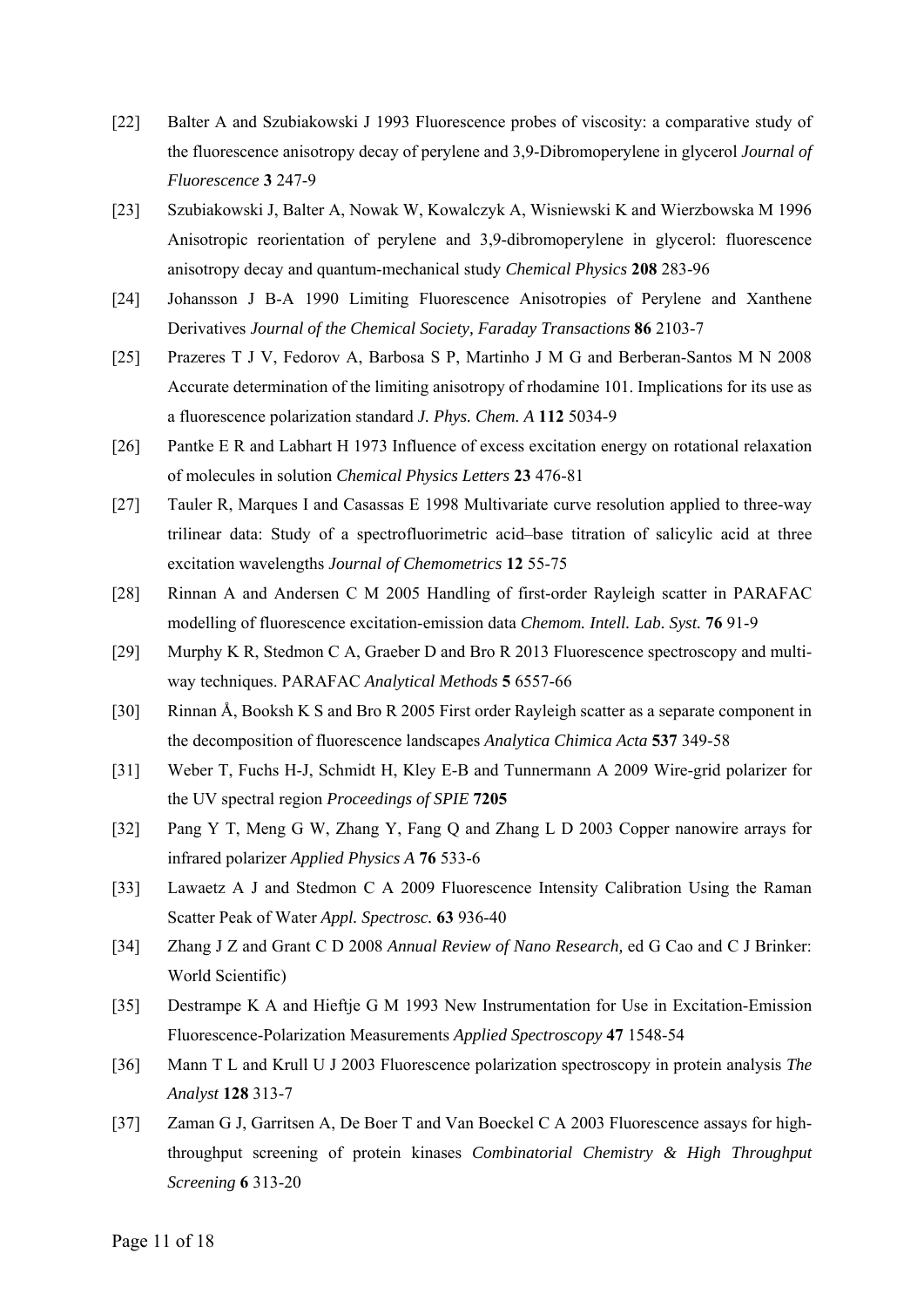- [38] Lea W A and A. S 2011 Fluorescence polarization assays in small molecule screening *Expert Opinion on Drug Discovery* **6** 17-32
- [39] Zondervan R, Kulzer F, Berkhout G C G and Orrit M 2007 Local viscosity of supercooled glycerol near Tg probed by rotational diffusion of ensembles and single dye molecules *PNAS* **104** 12628-33
- [40] Schroter K and Donth E 2000 Viscosity and shear response of the dynamic glass transition of glycerol *Journal of Chemical Physics* **113** 9101-8
- [41] Thompson R B, Gryczynski I and Malicka J 2002 Fluorescence Polarization Standards for High-Throughput Screening and Imaging *Biotechniques* **32** 34-42
- [42] Duarte P, Ferreira D P, Ferreira Machado I, Vieira Ferreira L F, Rodriguez H B and Sam Roman E 2012 Phloxine B as a probe for entrapment in microcrystalline cellulose *Molecules* **17** 1602- 16
- [43] JiJi R D and Booksh K S 2000 Mitigation of Rayleigh and Raman spectral interferences in multiway calibration of excitation-emission matrix fluorescence spectra *Anal. Chem.* **72** 718- 25
- [44] Wentzell P D, Nair S S and Guy R D 2001 Three-way analysis of fluorescence spectra of polycyclic aromatic hydrocarbons with quenching by nitromethane *Analytical Chemistry* **73** 1408-15
- [45] Thygesen L G, Rinnan A, Barsberg S and Moller J K S 2004 Stabilizing the PARAFAC decomposition of fluorescence spectra by insertion of zeros outside the data area *Chemom. Intell. Lab. Syst.* **71** 97-106
- [46] Bahram M, Bro R, Stedmon C and Afkhami A 2006 Handling of Rayleigh and Raman scatter for PARAFAC modeling of fluorescence data using interpolation *J. Chemom.* **20** 99-105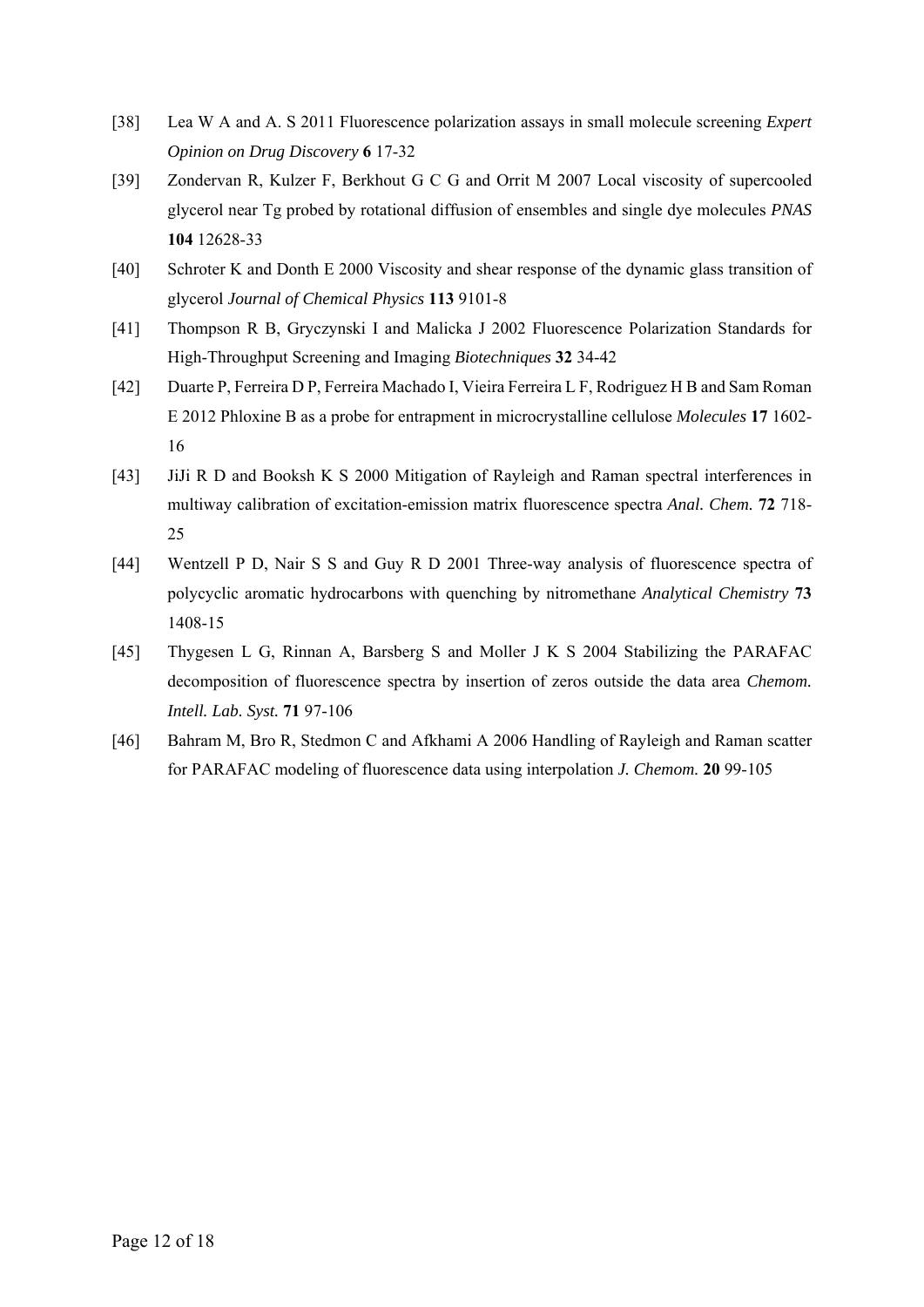| Tables. |
|---------|
|---------|

| <b>Polarizers</b> | Average r value for<br>$\lambda$ ex/em = 240-<br>$270/430-490$ nm $(S_2)$ | <b>STD</b>  | Average r value for<br>$\lambda$ ex/em = 370-<br>$430/450 - 520$ nm $(S_1)$ | <b>STD</b>  |
|-------------------|---------------------------------------------------------------------------|-------------|-----------------------------------------------------------------------------|-------------|
| <b>WGP</b>        | $-0.024$                                                                  | $\pm 0.003$ | 0.180                                                                       | $\pm 0.004$ |
| dWGP              | $-0.034$                                                                  | $\pm 0.004$ | 0.202                                                                       | $\pm 0.001$ |
| TFP <sup>1</sup>  | Not measurable                                                            | N/A         | 0.216                                                                       | $\pm 0.001$ |

**Table 1:** Anisotropy and Standard deviations (STD) values for a 1µM perylene in glycerol solution obtained in the short and long wavelength regions with the different filter combinations. Data measured in triplicate.

|                | $r \pm STD$<br>(RSD)<br>$\lambda$ ex/em = 240-<br>270/430-490 nm | <b>Barkley</b><br>$\lambda_{ex}$ = 256 nm | $IHH-254$<br>$IHH-noise$ | $r \pm STD$<br>(RSD)<br>$\lambda$ ex/em = 370-<br>430/450-520 nm | <b>Barkley</b><br>$\lambda_{\rm ex}$ = 430 nm | $I_{VV-414}$<br>$I_{VV-noise}$ |
|----------------|------------------------------------------------------------------|-------------------------------------------|--------------------------|------------------------------------------------------------------|-----------------------------------------------|--------------------------------|
| $25^{\circ}$ C | $-0.034 \pm 0.004$<br>$(11.76\%)$                                | $-0.031 \pm 0.002$                        | 18.9                     | $0.202 \pm 0.001$<br>$(0.50\%)$                                  | $0.197 \pm 0.002$                             | 37.6                           |
| $20^{\circ}$ C | $-0.052 \pm 0.003$<br>$(5.77\%)$                                 | $-0.052 \pm 0.002$                        | 19.2                     | $0.229 \pm 0.003$<br>$(1.31\%)$                                  | $0.231 \pm 0.002$                             | 38.1                           |
| $15^{\circ}$ C | $-0.071 \pm 0.003$<br>$(4.23\%)$                                 | $-0.076 \pm 0.002$                        | 19.5                     | $0.256 \pm 0.002$<br>$(0.78\%)$                                  | $0.260 \pm 0.002$                             | 38.6                           |
| $10^{\circ}$ C | $-0.092 \pm 0.003$<br>$(3.26\%)$                                 | $-0.097 \pm 0.002$                        | 20.0                     | $0.280 \pm 0.001$<br>$(0.36\%)$                                  | $0.285 \pm 0.002$                             | 39.1                           |

**Table 2:** Average of anisotropy values obtained for  $1\mu$ M solution of perylene in glycerol using dWGP at different temperatures, in the low ( $\lambda_{ex}$  = 244-264 nm) and high ( $\lambda_{ex}$  = 390-430 nm) wavelength region; Intensity ratios of I<sub>HH</sub> ( $\lambda_{ex}$  = 254 nm) to I<sub>HH-noise</sub> (average  $\lambda_{ex}$  = 280-300 nm), and Ivv ( $\lambda_{ex}$  = 414 nm) to Ivv-noise (average  $\lambda_{ex}$  = 280-300 nm). Data were collected in triplicate and 21/41 points were used respectively to obtain those results (2 nm data interval).

1

<sup>&</sup>lt;sup>1</sup> TFP could not measure anisotropy for the  $S_2$  band.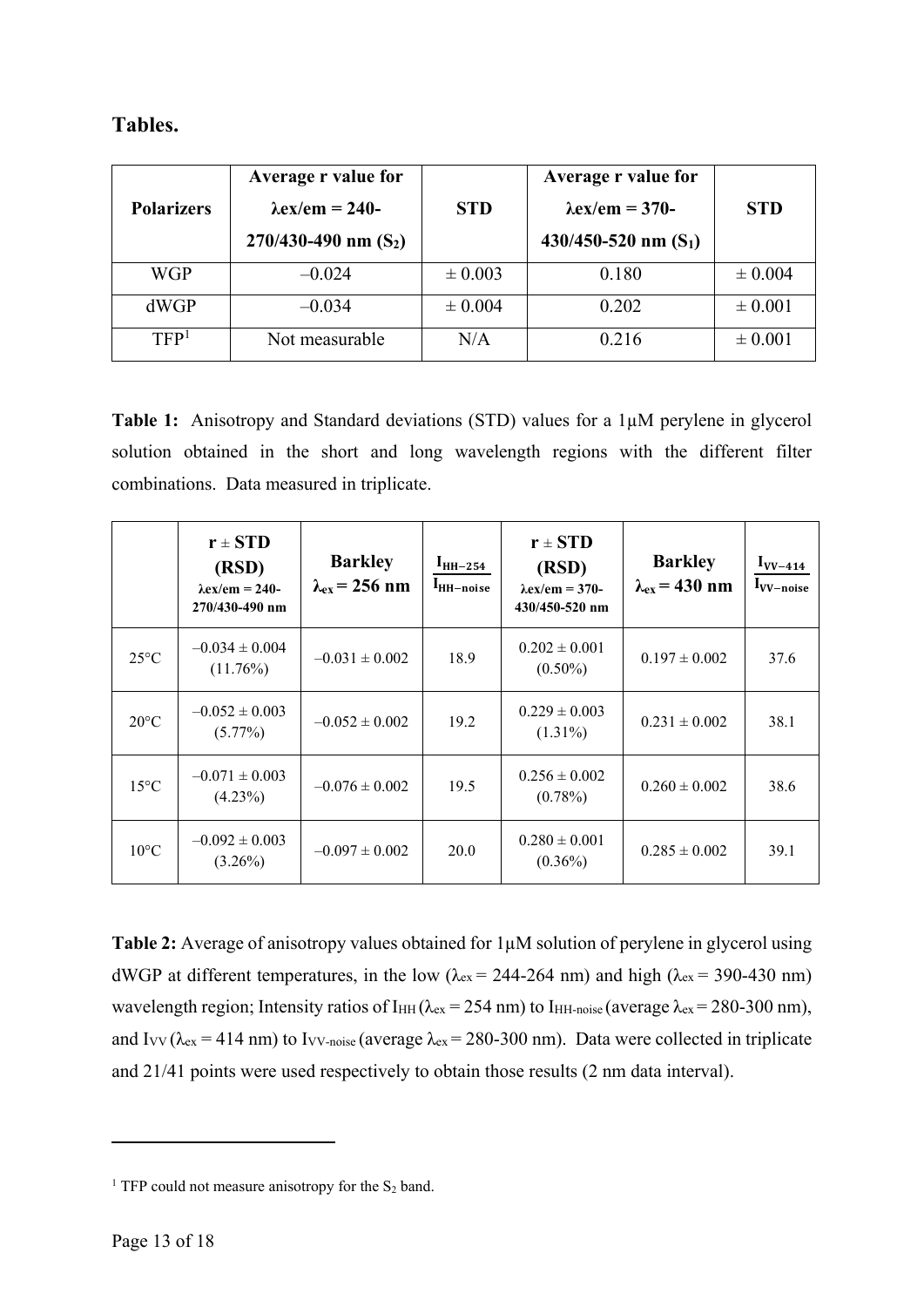# **Figure Captions:**

**Figure 1**: Transmission spectra of TFP and WGP filter combinations, collected separately first (A, C) as well as in pairs (B, D). The transmittance spectra of the pair of dWGP (total of 4 filters) is also presented (E) and compared with transmittance spectra of a single WGP, in the region of interest (F). Both horizontal (H) and vertical (V) positions were measured. The center of the polarizer was aligned normal to the light beam.

**Figure 2**: HH spectra of 1 μM perylene solution in glycerol obtained at 25⁰C using (left) TFP and (right) dWGP.

**Figure 3**: Overlay of polarized excitation (A /  $\lambda_{\text{em}}$  = 444 nm) and emission spectra (B /  $\lambda_{\text{ex}}$  = 254 nm,  $C / \lambda_{ex} = 440$  nm) collected using WGP, dWGP, and TFP, with calculated anisotropies. The spectra and anisotropy represent the average values obtained for 3 replicate measurements of a 1µM solution of perylene in 100% glycerol. For clarity, only VV spectra are shown for TFP and dWGP

**Figure 4:** Overlay of polarized excitation (A /  $\lambda_{\text{em}}$  = 548 nm, C /  $\lambda_{\text{em}}$  = 554 nm) and emission spectra (B /  $\lambda_{ex}$  = 520 nm, D /  $\lambda_{ex}$  = 520 nm) collected using dWGP and TFP for Erythrosin B and Phloxine B, with calculated anisotropies. The spectra and anisotropy are average values obtained from 3 measurements. For clarity, only VV spectra are shown for TFP.

**Figure 5:** Anisotropy-EEM contour plots of 1µM perylene in 100% glycerol collected with **a** 10% threshold of the HH scan for  $\lambda_{ex} = 230-340$  nm, and VV scan for  $\lambda_{ex} = 342-470$  nm. Data collected using dWGP, in triplicate at 25°C. (Top) The uncorrected anisotropy pattern, and (Bottom) Final corrected anisotropy pattern after Rayleigh correction using the modelling method. The boxes show the increase in the working range obtained by correction.

Figure 6: Efficiency comparison between modelling (PCA, PARAFAC) and interpolation methods for correcting 1<sup>st</sup> order Rayleigh scatter by calculating r dispersion versus threshold. TSFS data were used as a reference. Calculations were done using only the  $S_1$  band from a 1 µM perylene glycerol solution (collected on dWGP, in triplicate, 25°C).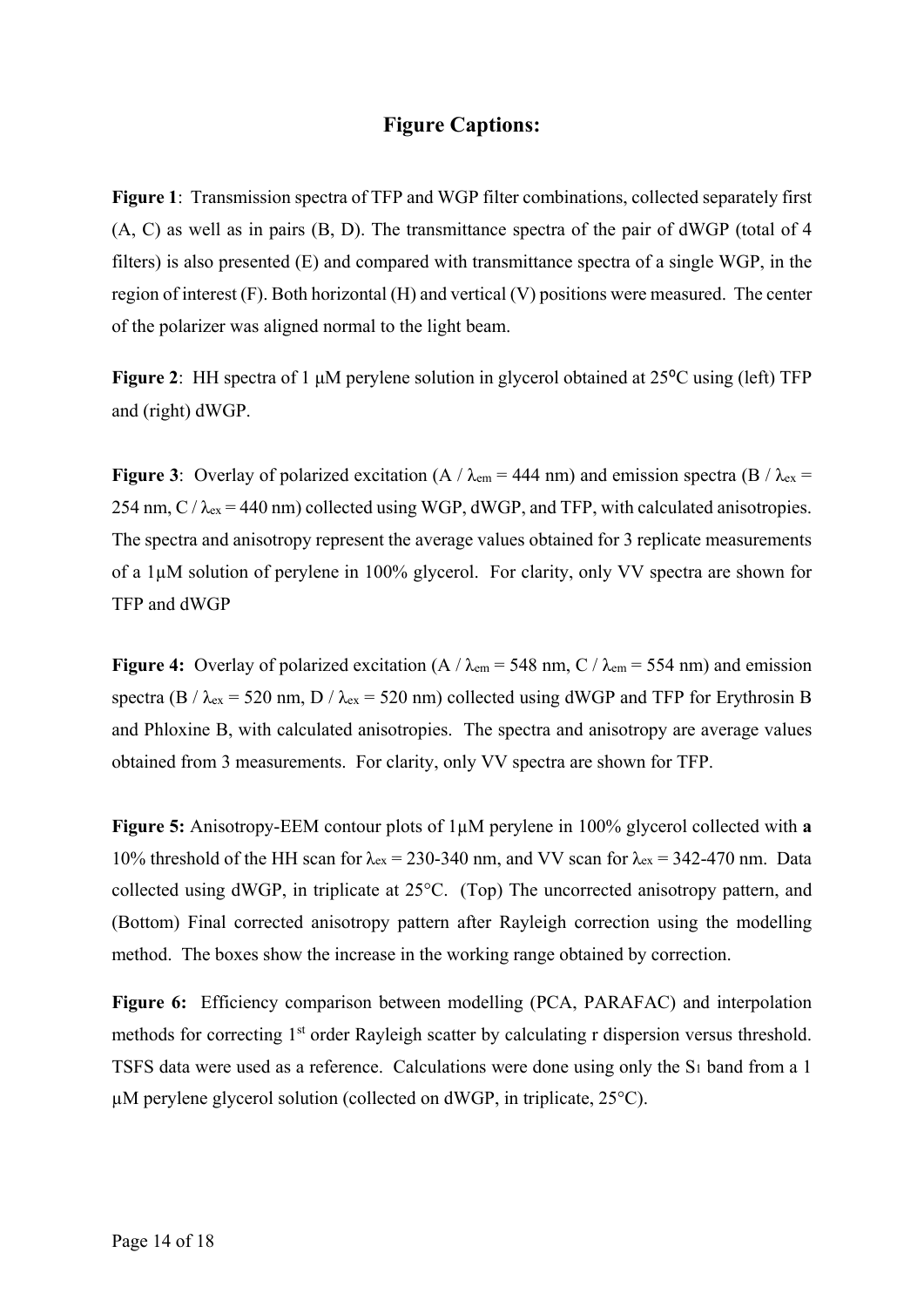# **Figures:**



**Figure 2**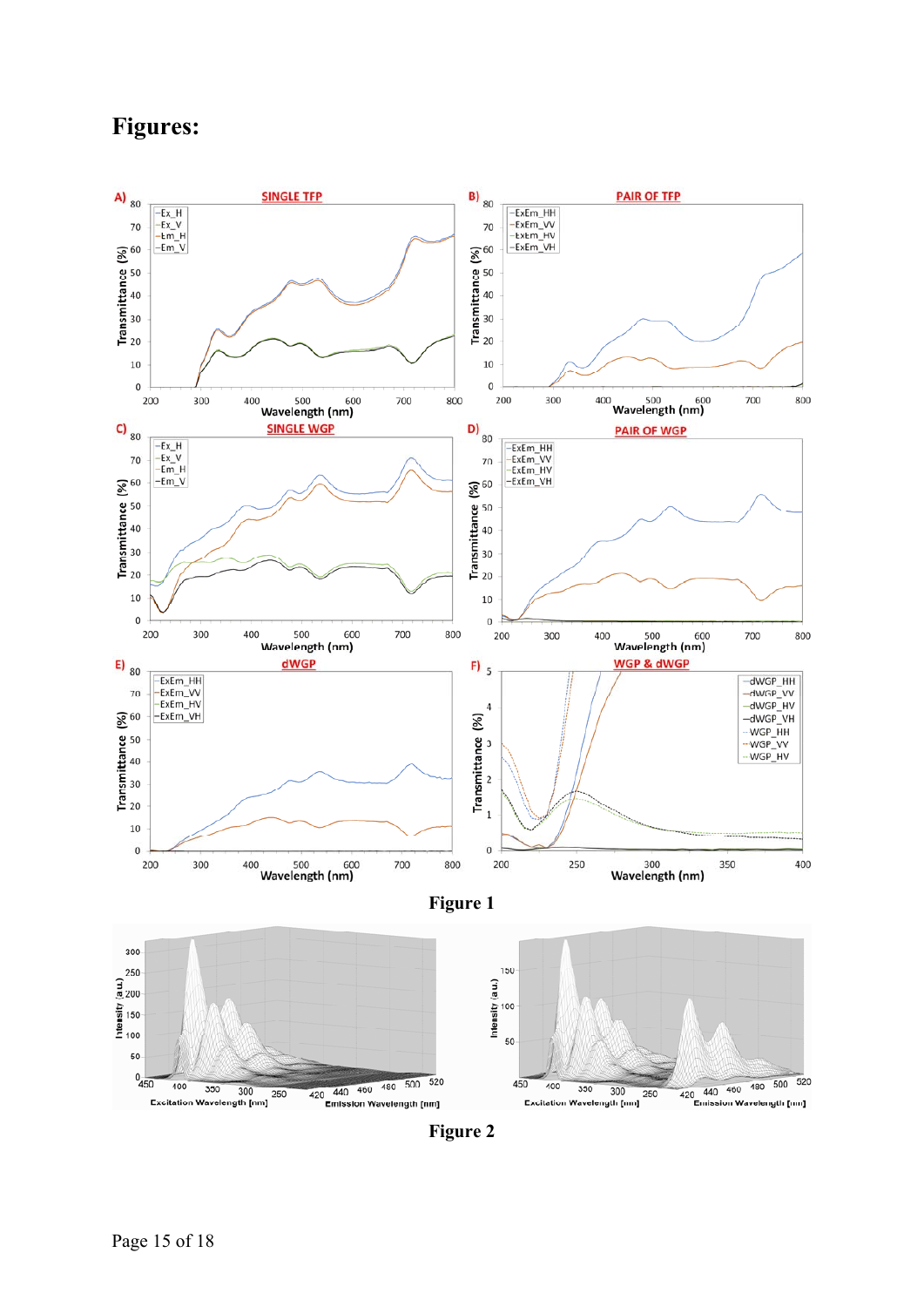



**Figure 4**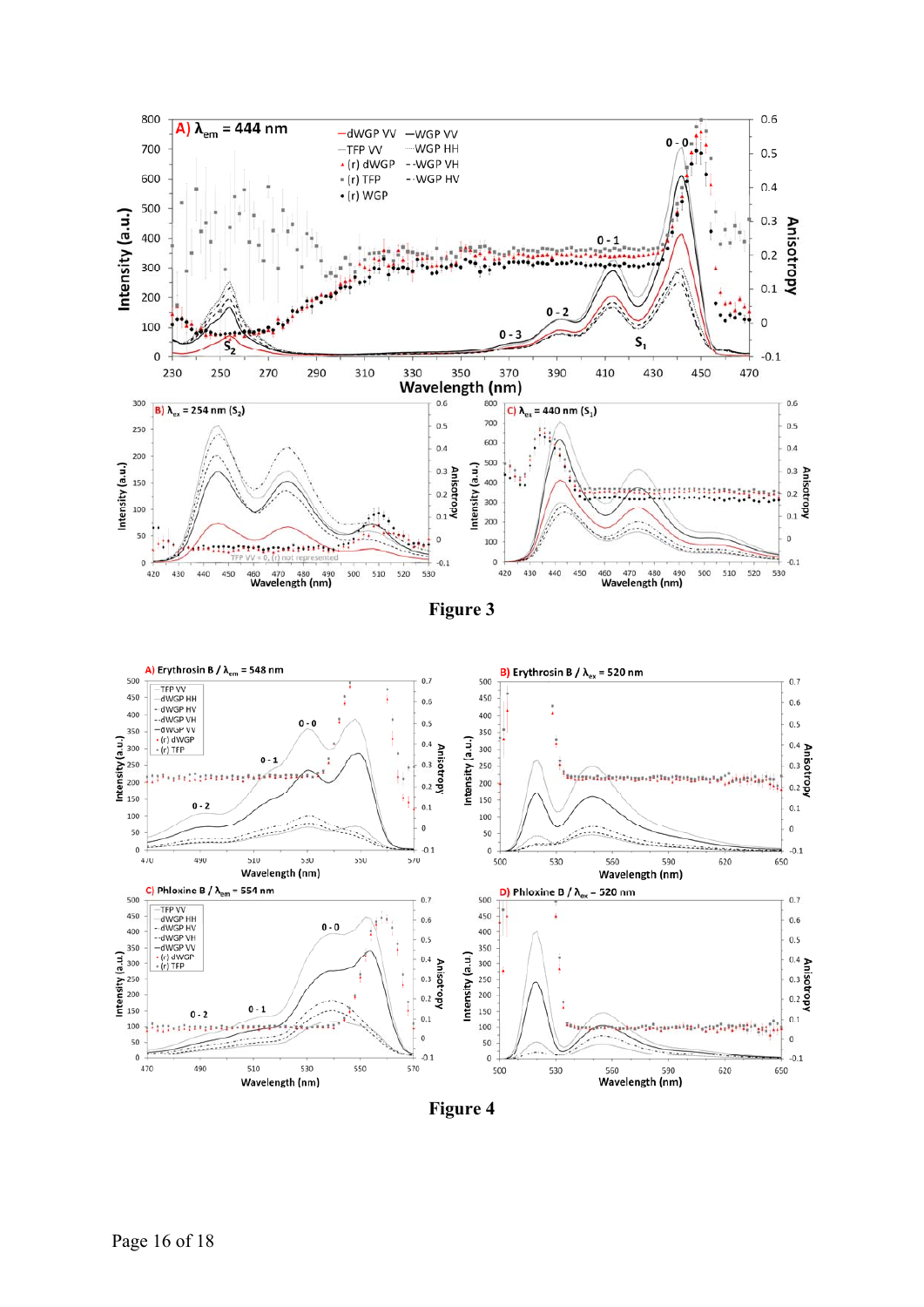

**Figure 5**